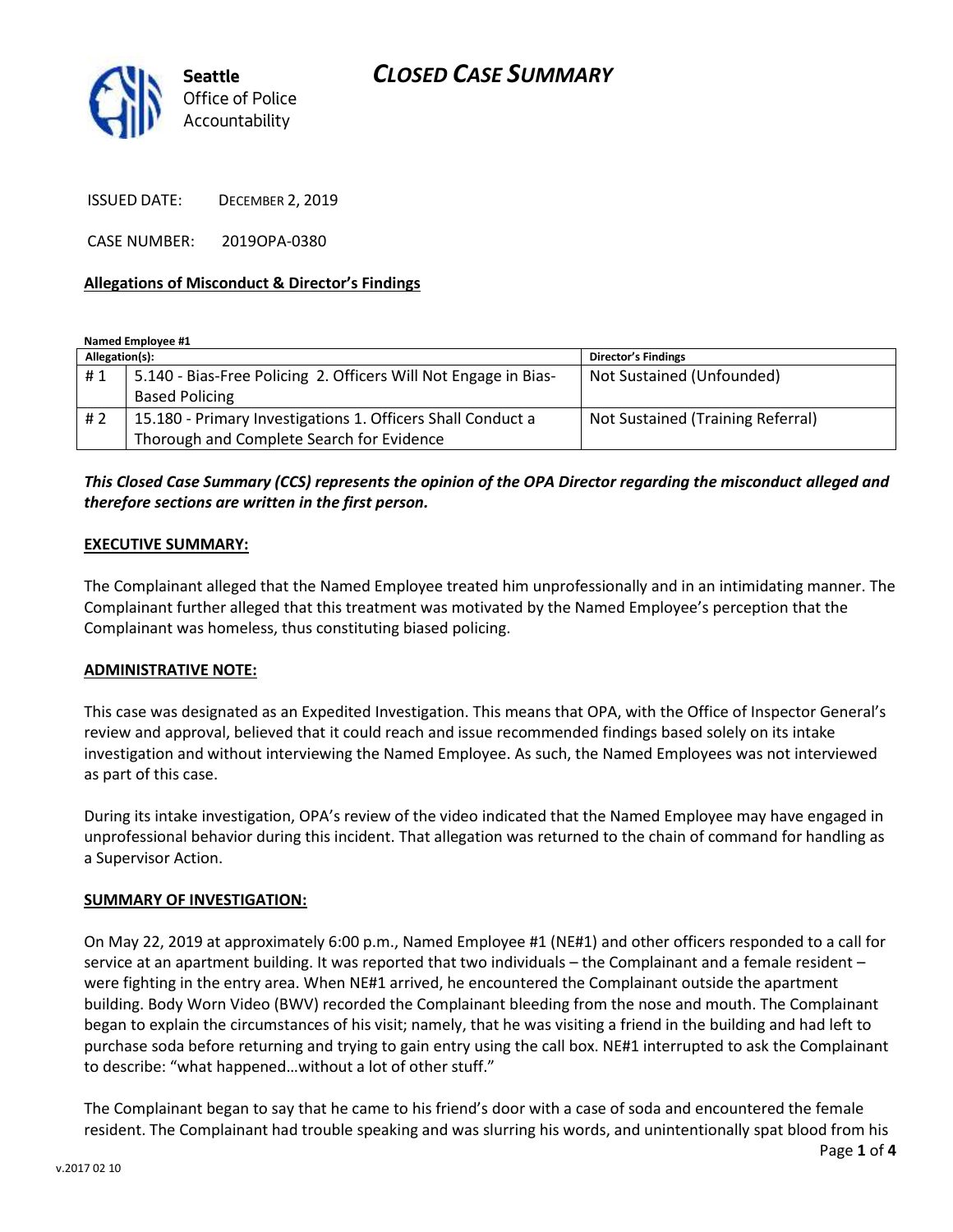

**Seattle** *Office of Police Accountability*

# *CLOSE CASE SUMMARY*

OPA CASE NUMBER: 2019OPA-0380

facial injury. NE#1 told him to stand in the alleyway and to maintain distance until he could control his spitting. NE#1 asked the Complainant if he wanted the Seattle Fire Department (SFD) to come to the scene treat his injuries. The Complainant declined. The Complainant attempted to explain the circumstances again, but he continued to have a difficult time doing so. NE#1 said that he would give the Complainant: "a minute to gather himself and come up with a coherent account of what happened."

NE#1 went to his vehicle to retrieve sanitary wipes and was seen wiping his face. He then asked the Complainant again if he wanted SFD to treat his injuries. The Complainant declined and started to speak again. NE#1 interrupted him again to state to the Complainant: "listen to what I am saying to you." NE#1 demanded to know if the Complainant wanted the police to take any action. The Complainant paused for a moment and said he did not. NE#1 then asked if the Complainant lived in the building. He said he did not. When the Complainant attempted to speak again, NE#1 interrupted him and stated, "listen, listen, listen, listen," while pointing at the Complainant. NE#1 then told the Complainant that he and the woman: "had the chance to deal with this like adults, that's not what you did and now we're here, now it's our turn, listen to me." The Complainant again attempted to explain his side of the events, but NE#1 shouted: "Stop! I don't care." He told the Complainant not to try to get back into the building and "people will not throw cans at you." He ordered the Complainant to get his property and leave. In response to a follow up question by the Complainant, NE#1 said that he was not permitted to return to the building later.

NE#1 walked over to observe the female resident, who was giving a statement to another SPD employee. The female resident interrupted and argued with the SPD employee. She spoke slowly and somewhat indistinctly. NE#1 returned to the other waiting officers and stated: "He's drunk. The lady who called is drunk. They're both loaded. And she's thinking he's trying to break into the building." During the interview of the female resident, which was provided to the other SPD employee but not heard by NE#1, the female resident admitted to instigating violence with the Complainant.

As the Complainant and the female resident left the area, another male resident came out and said he would tell the officers about: "the dynamics of what is going on." NE#1 addressed the resident and said: "That's the dynamic, sir. That's it. We'll condense down thirty minutes of you telling us everyone is loaded."

Three days later, the Complainant went to the East Precinct lobby and filed a complaint with a SPD supervisor. BWV of this interview showed the Complainant's slurred speech, although he spoke more quickly. The Complainant said that NE#1's treatment of him was abrupt, and that NE#1 did not allow him to tell his side of the story. He explained that he was attempting to visit a friend, that the female resident assumed he was homeless, and that she assaulted him with a full soda can causing his injuries. He said that NE#1's treatment was intimidating enough that he did not request medical assistance. He also said he has suffered two strokes, which caused his speech and memory issues. He also thought NE#1's treatment of him was due to NE#1 believing that he was homeless. The supervisor referred the Complainant's concerns to OPA, and this investigation ensued. As part of its investigation, OPA interviewed the Complainant. Notably, the Complainant's speech patterns in his recorded OPA interview matched his speech patterns in the videos.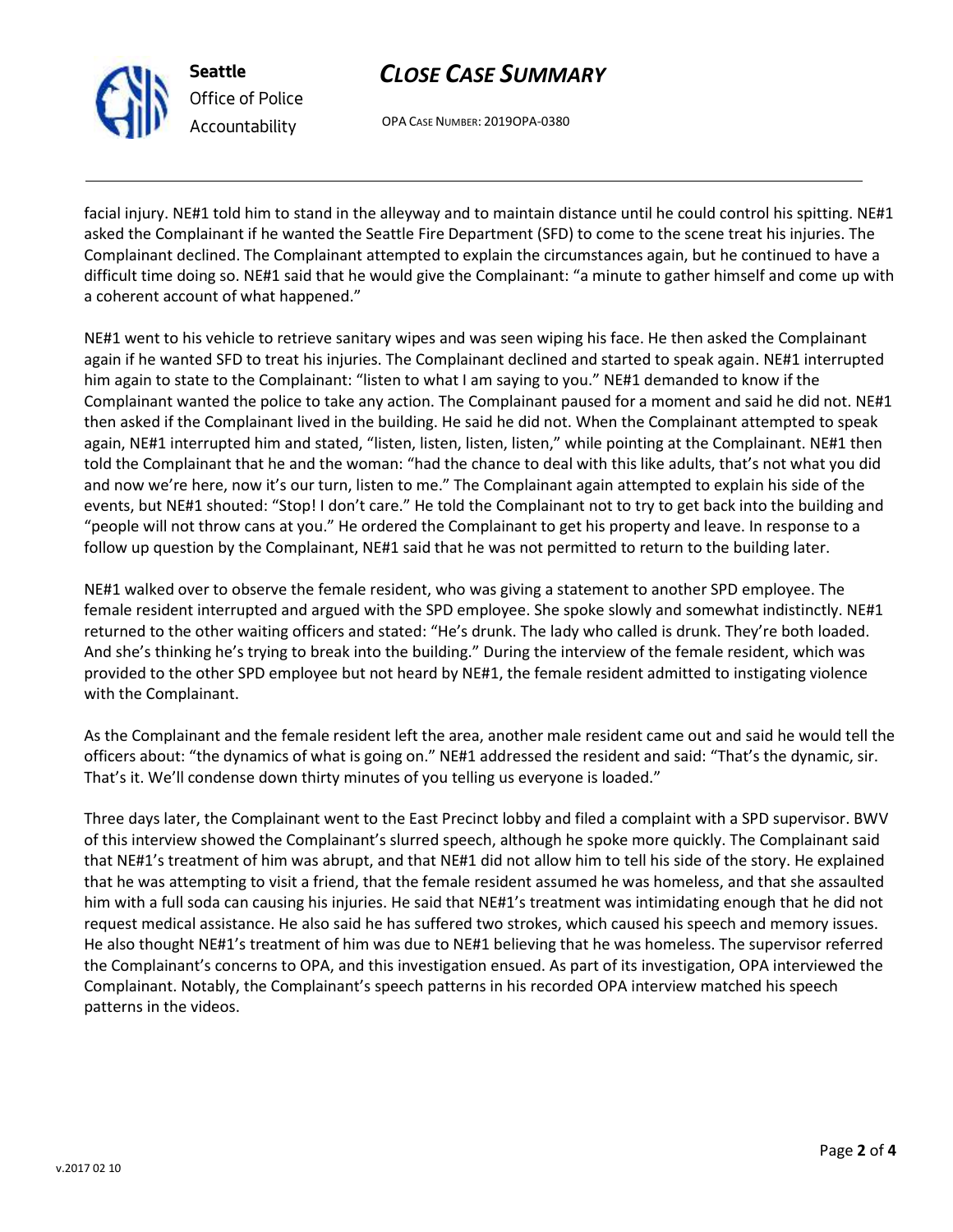

## *CLOSE CASE SUMMARY*

OPA CASE NUMBER: 2019OPA-0380

### **ANALYSIS AND CONCLUSIONS:**

### **Named Employee #1 - Allegation #1**  *5.140 - Bias-Free Policing 2. Officers Will Not Engage in Bias-Based Policing*

SPD policy prohibits biased policing, which it defines as "the different treatment of any person by officers motivated by any characteristic of protected classes under state, federal, and local laws as well other discernible personal characteristics of an individual." (SPD Policy 5.140.) This includes different treatment based on the subject's perceived homeless status. (*See id*.)

Based on OPA's review of the evidence, there is an insufficient basis to determine that NE#1's actions were motivated by bias. Notably, during the interaction, NE#1 did not ask if the Complainant was homeless, and the Complainant did not say that he was. The female resident who assaulted the Complainant appeared to believe that the Complainant was homeless and seeking drugs, but NE#1's BWV did not reflect that he heard this allegation or that he relied on it in dealing with the Complainant. Moreover, NE#1 asked the Complainant if he lived at the apartment where the incident took place. This suggests that NE#1 did not, at least as an initial matter, assume that the Complainant was homeless. No additional information in the record indicates that NE#1 developed such a perception during his interaction with the Complainant.

Ultimately, for the above reasons, OPA finds no evidence of biased policing on NE#1's part. As such, OPA recommends that this allegation be Not Sustained – Unfounded.

### Recommended Finding: **Not Sustained (Unfounded)**

### **Named Employee #1 - Allegation #2**  *15.180 - Primary Investigations 1. Officers Shall Conduct a Thorough and Complete Search for Evidence*

SPD Policy 15.180-POL-1 requires that, in primary investigations, officers conduct a thorough and complete search for evidence.

Based on NE#1's observation of the Complainant's demeanor, NE#1 determined that the Complainant was drunk. He did so without asking any questions regarding the Complainant's alcohol use, and even though he did not observe any open or empty alcohol containers on or about the Complainant's person. He also determined that no additional investigation or action was required despite uncontroverted information that the Complainant was an assault victim, including statements by the female resident admitting to the assault.

While NE#1 has wide discretion as to whether or not to effectuate an arrest, he conducted little factfinding during this matter and provided the Complainant virtually no opportunity to give his account of the situation. Moreover, when the Complainant attempted to do so, NE#1 interrupted and admonished him, telling the Complainant to stop because NE#1 did not care. Similarly, when another witness tried to inform the officers of what occurred, NE#1 interrupted that witness as well.

OPA recognizes that NE#1 was concerned that he would get blood on his person from the Complainant and that this may have impacted how he approached the Complainant and this incident. OPA also understands that NE#1